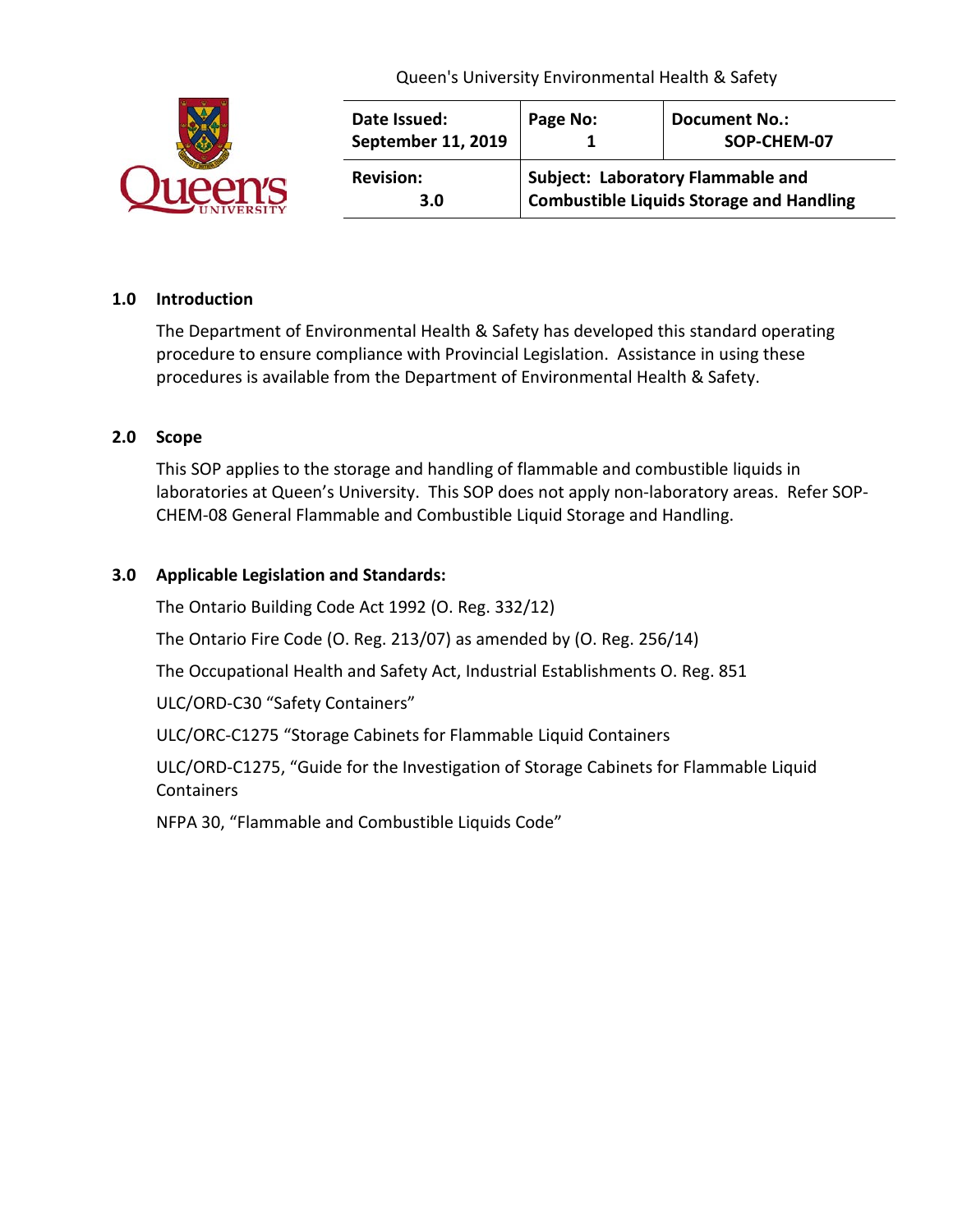

#### **4.0 Definitions**

Approved – approved by Queen's Department of Environmental Health and Safety

Combustible liquid - any liquid having a flash point at or above 37.8°C and below 93.3°C.

EHS – Queen's Department of Environmental Health and Safety

Fire Compartment - an enclosed space in a building that is separated from all other parts of the building by enclosing construction that provides a fire separation having a required fireresistance rating.

Fire Separation - a construction assembly that acts as a barrier against the spread of fire. Includes walls, floors, ceilings windows and doors.

Flammable Liquid – a liquid having a flash point below 37.8C and having a vapour pressure not more than 275.8 kPa (absolute) at 37.8C as determined by ASTM D 323, "Vapor Pressure of Petroleum Products (Reid Method)

#### **5.0 Responsibilities**

 $5.1$ Directors, Department Heads and Managers

> Each Director, Department Head and Manager shall ensure that pertinent supervisors, employees, students and contractors are aware of and are in compliance with, this SOP.

Department of Environmental Health and Safety  $5.2$ 

Shall ensure that each department is made aware of responsibilities under this procedure.

Shall serve as a resource to individuals which require assistance in complying with this SOP.

Shall conduct regular inspections to ensure that faculties, departments and units are complying with the requirements of this SOP and the Ontario Fire Code.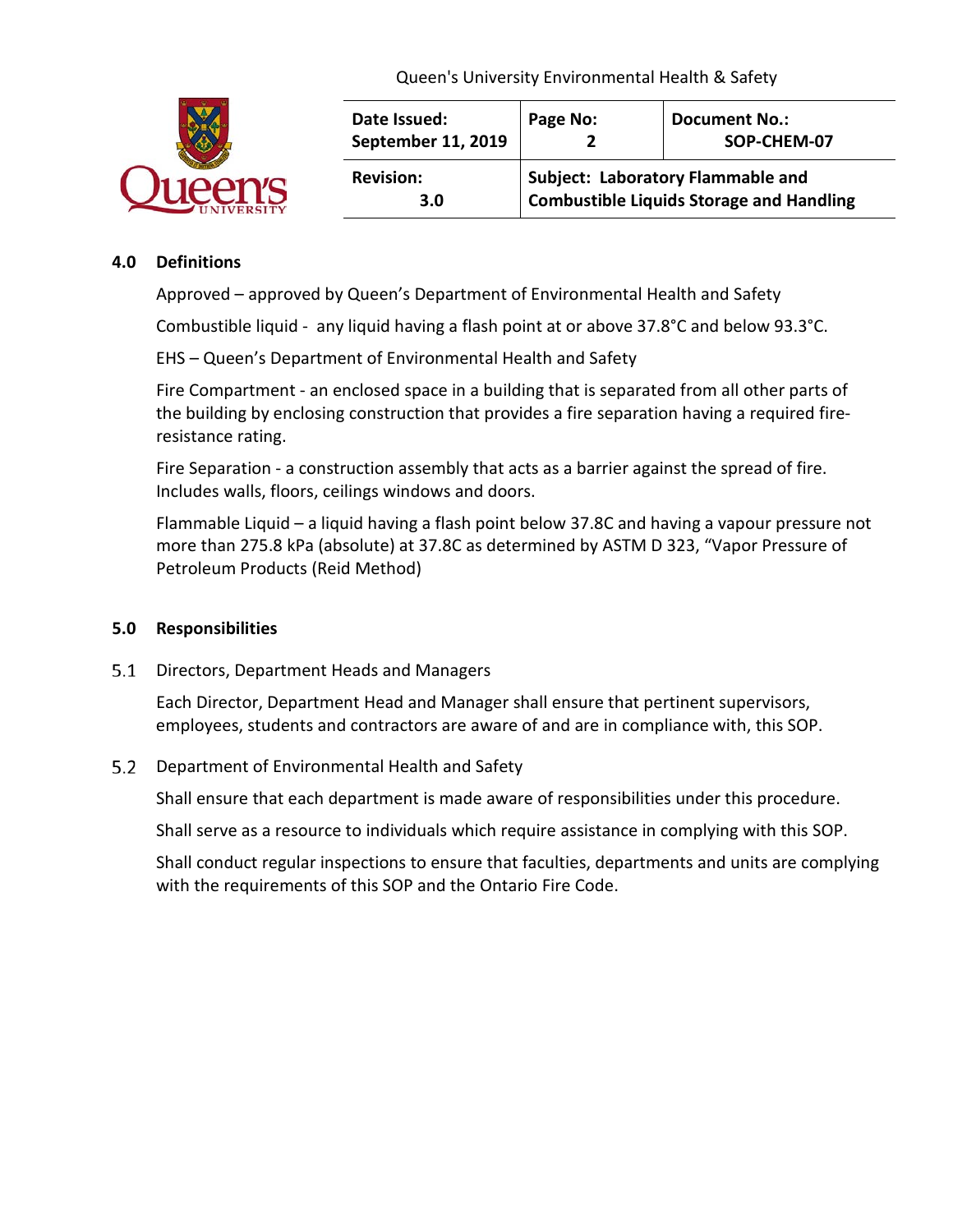

### **6.0 Dispensing**

- The dispensing of flammable and combustible liquids from containers larger than 5 litres must  $6.1$ be performed in the Botterell Hall Dispensing Room (loading dock area). Currently this is the only Approved dispensing room on campus. Dispensing from containers larger than 5 litres in any other area is PROHIBITED.
- Containers shall be grounded at all times during the dispensing process.

### **7.0 Laboratory Separation**

- A laboratory where flammable liquids and combustible liquids are used or handled shall be separated from other parts of the building by a fire separation having a fire-resistance rating of not less than 1 hour.
- Flammable and combustible liquids shall not be used or handled in laboratories that do not have a 1-hour fire separation
- 7.3 If unsure about a laboratory's fire separation rating, contact the EHS (613-533-2999) to determine if the space meets the legislative requirements.

#### **8.0 Maximum Quantities**

- Containers used for the storage of flammable or combustible liquids shall be less than 5 litres in capacity.
- 8.2 Containers greater than 5 liters in capacity shall comply with ULC/ORD-C30, "Safety Containers"
- 8.3 Containers greater than 25 liters in capacity are not permitted in laboratories
- 8.4 No more than 300 litres of flammable and combustible liquids of which no more than 50 liters may be flammable liquids, shall be kept in the open area of a lab. This includes fume hoods.
- Quantities in excess of those permitted in 8.4 shall be stored in flammable storage cabinets.
- 8.6 No more than 1500 liters of flammable or combustible liquids shall be stored in flammable storage cabinets in a single fire compartment.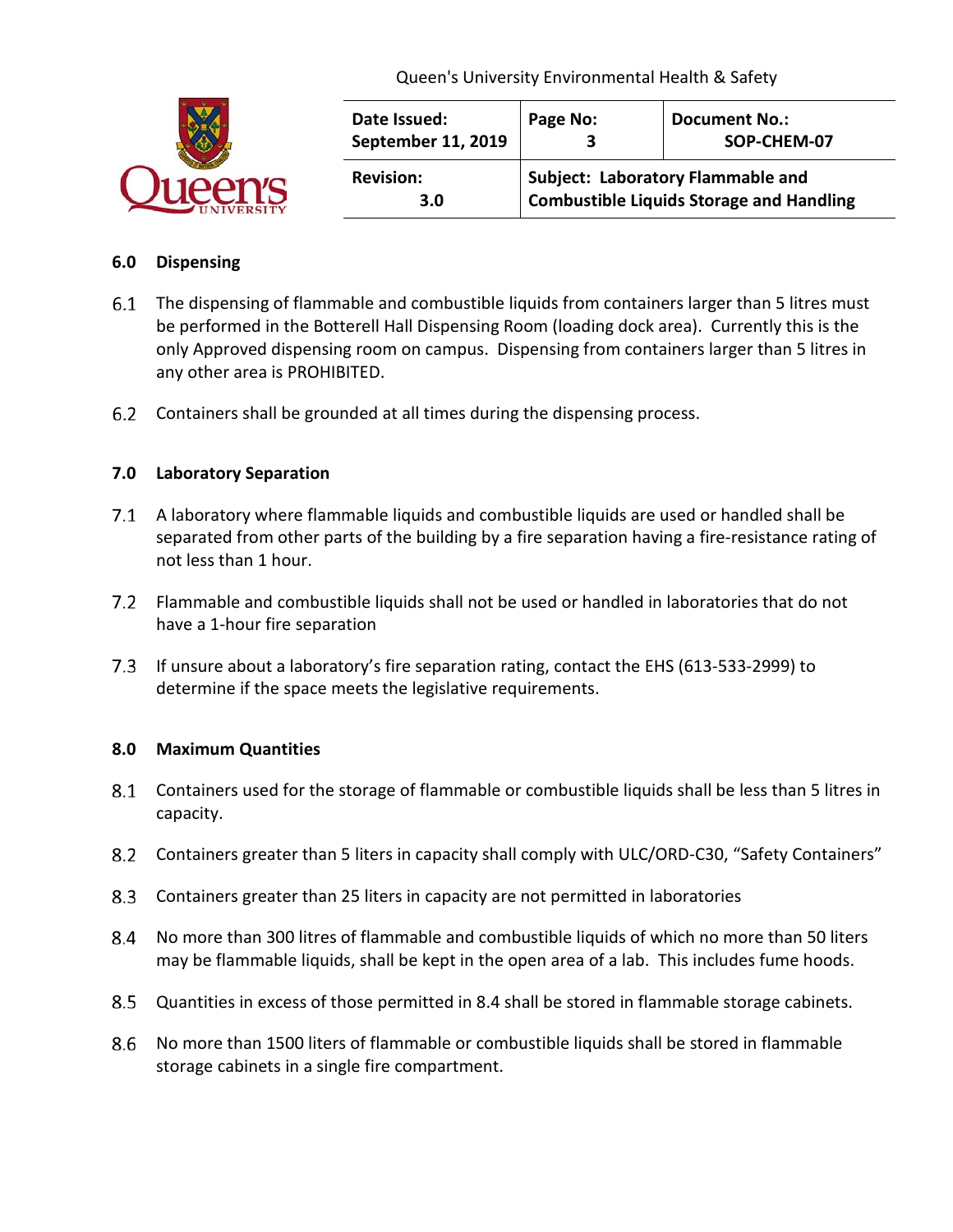

| Date Issued:<br>September 11, 2019 | Page No:                                        | <b>Document No.:</b><br>SOP-CHEM-07 |
|------------------------------------|-------------------------------------------------|-------------------------------------|
| <b>Revision:</b>                   | Subject: Laboratory Flammable and               |                                     |
| 3.0                                | <b>Combustible Liquids Storage and Handling</b> |                                     |

### **9.0 Storage - General**

- Containers of flammable or combustible liquids shall be kept closed when not in use.
- Containers for flammable or combustible liquid shall be labeled in accordance with WHMIS regulations. Labelling must be with easily legible type, which contrasts any other printed matter on the container.
- Flammable and combustible liquids must be segregated by chemical group, where possible, in all storage areas. (Note: includes organic acids such as Acetic Acid, Formic acid, etc.)
- Containers shall be stored such that they are not subject to excess heat, excess cold, or direct sunlight.
- 9.5 Containers shall be stored so there no danger of tipping.

## **10.0 Refrigerated Storage**

- 10.1 Refrigerators used for the storage shall be conspicuously identified as containing flammable liquids or combustible liquids.
- 10.2 Approved laboratory-safe refrigerators shall be used to store suitably contained flammable and combustible liquids below room temperature. These refrigerators have all the electrical contacts removed from the storage compartments thereby eliminating the risk of spark and possible ignition of the liquids.
- 10.3 Standard domestic refrigerators and or freezers are not permitted to be used for the storage of any flammable or combustible liquids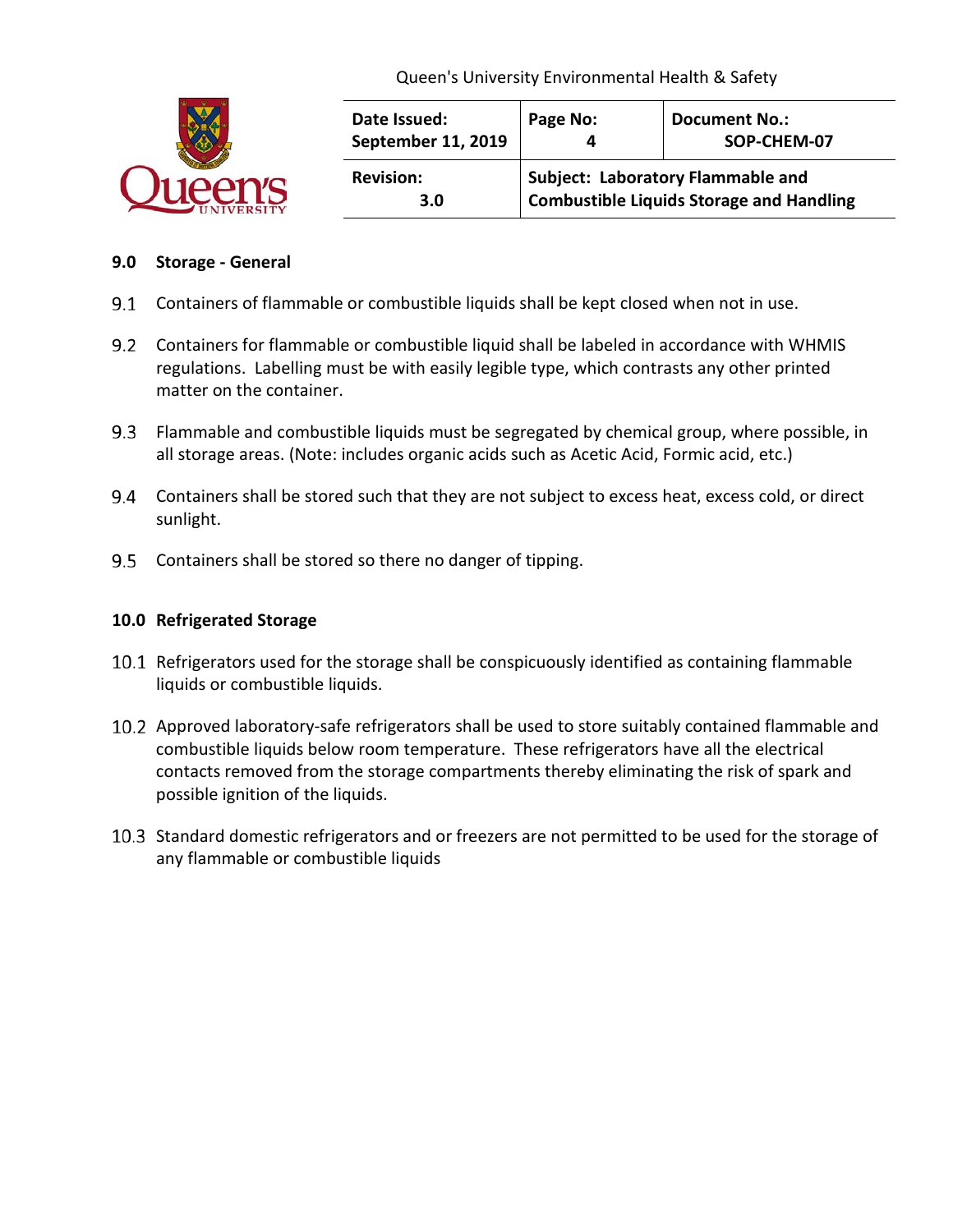

| Date Issued:<br>September 11, 2019 | Page No:                                        | <b>Document No.:</b><br>SOP-CHEM-07 |
|------------------------------------|-------------------------------------------------|-------------------------------------|
| <b>Revision:</b>                   | Subject: Laboratory Flammable and               |                                     |
| 3.0                                | <b>Combustible Liquids Storage and Handling</b> |                                     |

## **11.0 Flammable Storage Cabinets**

- Cabinets for storage of flammable or combustible liquids shall be labelled in conspicuous lettering to indicate that the cabinet contains flammable materials and that open flames must be kept away.
- 11.2 Flammable Storage Cabinets shall:
	- a) Comply with ULC/ORD-C1275, "Guide for the Investigation of Storage Cabinets for Flammable Liquid Containers"
	- b) Comply with ULI 1275, Flammable Liquid Storage Cabinets",
	- Be identified as "FM APPROVED" by FM Global, or
	- Be listed as meeting NFPA 30, "Flammable and Combustible Liquids Code"
- 11.3 No more than 500 litres of flammable or combustible liquids shall be stored in a single cabinet

## **12.0 Spill Control**

- 12.1 Every laboratory where flammable or combustible liquids are used or handled shall have a written spill procedure. The procedure must be base on and compatible with the Queen's University Spill Response Procedures (SOP-HAZMAT-03).
- 12.2 Spill control procedures shall be prominently posed and maintained where flammable or combustible liquids are used or handled.
- 12.3 Adequate spill control material shall be available and located in close proximity to areas where flammable or combustible liquid is used or handled.

## **13.0 Fume hoods**

The use and handling of flammable or combustible liquids in a laboratory shall be confined inside a fume hood when:

- a) their use releases flammable vapours which could be potentially explosive,
- b) liquids are heated to a temperature equal to or greater than their flash point, or
- c) unstable liquids are used.